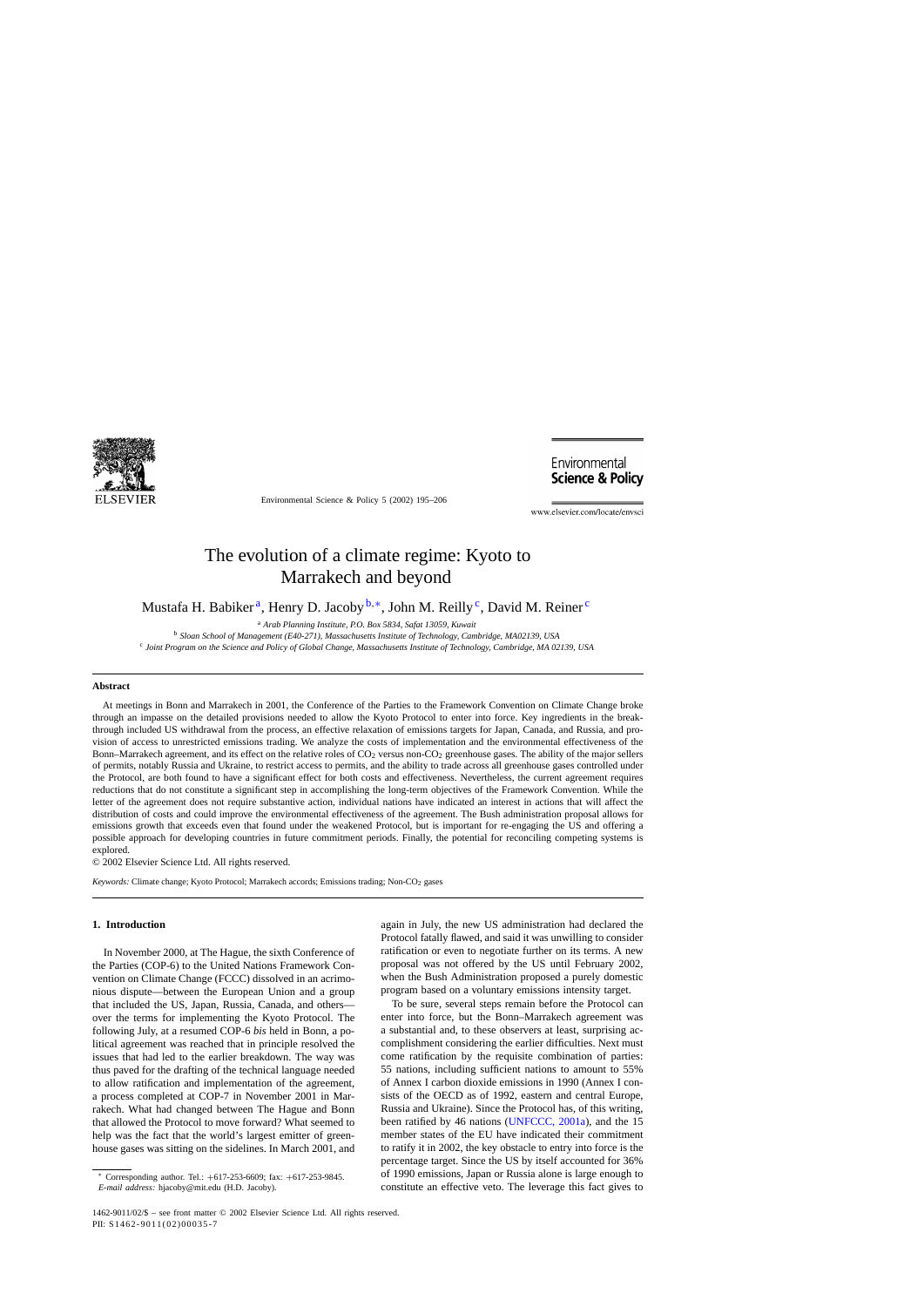them, and to other smaller developed nations such as Canada, helps explain the dramatic shift between The Hague and Bonn.

In addition to entry into force, a number of key issues remain to be resolved that could substantially undermine the environmental effectiveness of the Protocol. These include resolution of compliance issues deferred to the first meeting of the parties (MOP) after entry into force, establishment of the boards and committees needed to administer various provisions of the Protocol, and negotiation of commitments for a second commitment period.

Perhaps more important than the negotiated international agreement is what transpires domestically. The parties accepting the Protocol will need to implement domestic polices to bring them into compliance, carry out the specified procedure for expert review of performance and certification, and (if needed) impose any penalties agreed for parties failing to meet their obligations. The international agreement simply reviews the achievements of a party and potentially penalizes it for non-compliance. Actual emissions result from the activities of firms and individuals within a country. Domestic implementation thus requires each party to develop a regulatory compliance and review mechanism consistent with its political, judicial, and regulatory structures that actually brings about the needed reductions.

There is a chance, of course, that failure of ratification or deadlock on compliance issues may still derail the Protocol. Also, further interpretation of the agreement may substantially change the nature of each party's commitments, as we understand them now. Some of us outside the negotiations have also been surprised by the wide range of interpretations of what at first seemed straightforward Protocol language. We have, however, made our best attempt to interpret the text as it now stands ([UNFCCC, 2001b\),](#page-11-0) and we seek here to assess its economic and environmental implications, assuming that the resolve shown by the parties in Bonn and Marrakech will propel them forward to ratification and entry into force.

We address several questions. What are the environmental and economic implications of the agreement? That is, what level of emissions reductions does it require, and what level of effort would be needed to achieve them? We also take up the challenge posed by the glaring hole in the agreement, namely, what are the implications for possible future efforts to seek convergence between the Kyoto regime and the American approach to climate change policy?

#### **2. Events on the road to Marrakech**

#### *2.1. The original Kyoto plan*

Perhaps it is foolhardy to attempt to reconstruct the Kyoto Protocol as agreed in 1997, particularly considering the four

years of conflict over its interpretation that followed.<sup>1</sup> What is clear is that the Kyoto Protocol established national emissions reduction targets, for a single 5-year averaging period, 2008–2012, for nations listed in Annex B to the Protocol, offered the beginnings of the accounting procedures needed to establish compliance, and provided a general description of various mechanisms to allow flexibility intended to reduce the overall cost of compliance. These mechanisms included "bubbles" within which several countries could meet their obligations jointly, a facility for crediting emissions reducing projects in other Annex B nations (joint implementation or JI), a clean development mechanism (CDM) to generate credits for investing in projects in developing nations that had not assumed constraints under Annex B, and a system of trading in emissions permits among Annex B nations. Six categories of gases were specified, and at the same session the parties agreed to the 100-year IPCC Global Warming Potentials (GWPs) for their comparison and aggregation, allowing larger reductions in one category to offset lesser reductions in another. Less clear were provisions that were added to allow sinks from forests and possibly agricultural soils to offset the emissions reductions agreed. Negotiations leading up to Kyoto had called for agreement on policies and measures (i.e. not just targets to be met but specific actions to be taken), but these did not survive, significantly on opposition from the US.

Having set national targets and a timetable, and inserted these other features, the negotiators returned home declaring victory in the establishment of an international climate control regime. The expectation was that, if put into force, the first commitment period would see the Annex B parties reduce their emissions to roughly 5% below 1990 levels. Unfortunately, though it was possible to pick the reduction percentages and outline flexibility mechanisms, it was more difficult to define what they might mean in practice. A number of contentious issues were left for subsequent negotiation under a Buenos Aires Plan of Action negotiated in COP-4 in 1998. The key battles centered on whether there would be limits on the use of the mechanisms, and what other restrictions might be imposed in selecting projects or in the details of trading across sources or among gases. The concept behind JI and CDM was clear enough, but important details, such as what types of projects would be admissible, were not. Sinks had been added into the text in two articles: Article 3.3 which covered land use and forestry projects initiated since 1990, and Article 3.4 which introduced pre-existing biological sinks. These articles were written in such a way that conflicted parties could interpret the language in widely differing ways [\(Schlamadinger and](#page-11-0)

<sup>&</sup>lt;sup>1</sup> For a description written before COP-6 and the Bonn–Marrakech agreements, see [Grubb et al. \(1999\). W](#page-11-0)e focus here on the national targets and timetables and their implementation although there are, of course, many other features—such as reporting requirements, adaptation aid and other compensation, capacity building, and technology transfer—that are significant parts of the larger agreement, but are not of concern in this assessment.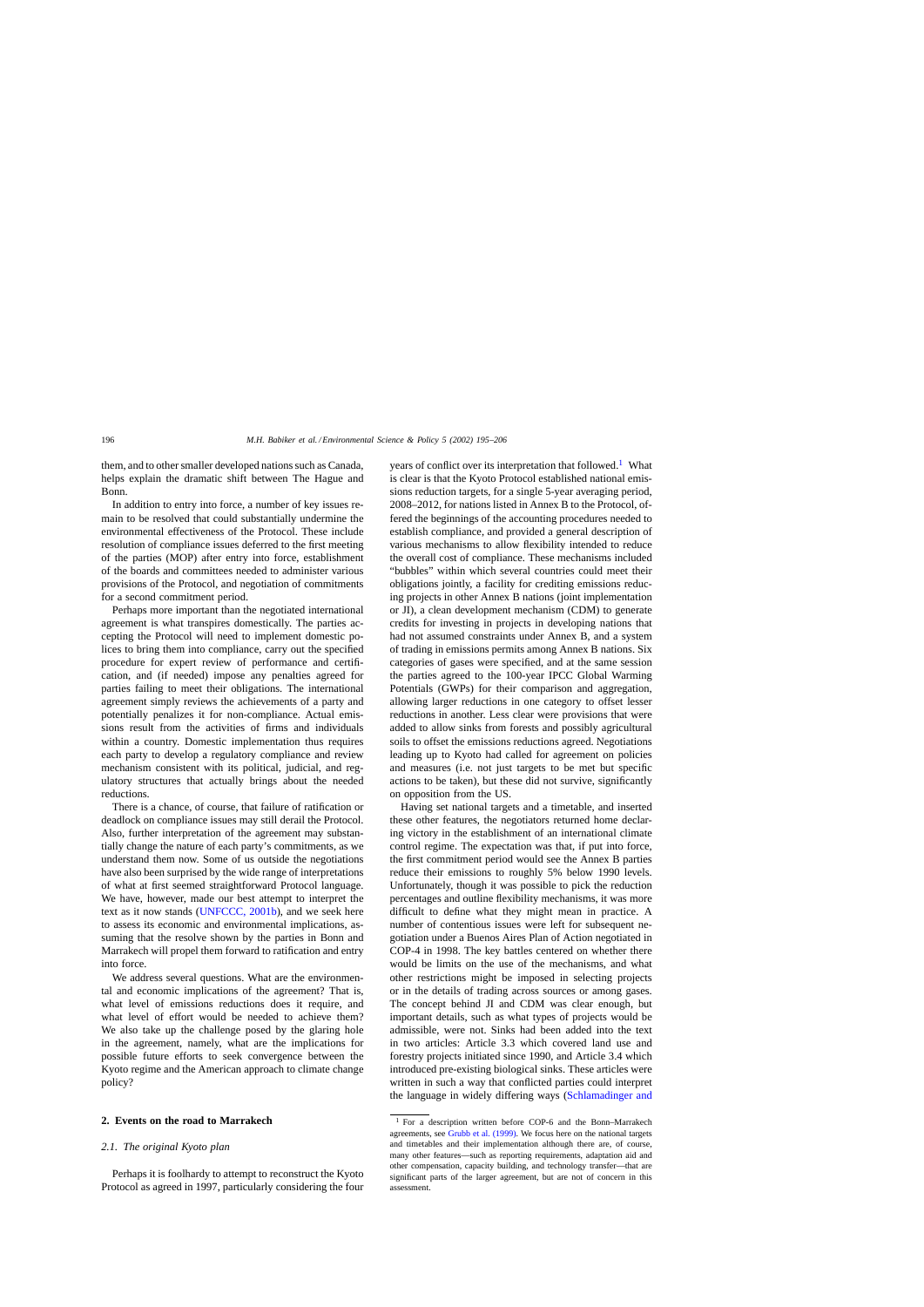[Marland, 2000\)](#page-11-0). In the final hours, after a fierce debate, the US and its allies managed to secure the inclusion of emissions trading in the face of widespread skepticism or outright hostility towards the concept.

Although the US and the larger Umbrella Group<sup>2</sup> argued strenuously for a generous interpretation of sinks and emissions trading to alleviate burdens, the dominant view within Europe was that their use should be limited. This led to a contentious battle over Article 3.4 sinks and over "supplementarity"—i.e. the limits on the degree to which a party's reduction commitment could be met through the various flexibility mechanisms ([Ellerman and Sue Wing, 2000\).](#page-11-0)

Finally, the 1997 text delayed consideration of compliance, only specifying the need to develop an "indicative list" of consequences at the MOP, and that the Protocol ultimately would need to be amended to provide "binding consequences" for non-compliance.

## *2.2. Changes on the way to Marrakech*

In the negotiations under the Buenos Aires Plan of Action, many issues not emphasized here were dealt with, but the parties remained deadlocked on the difficult questions of CDM, sinks, supplementarity, and compliance. COP-6 in The Hague began with some 250 pages of bracketed (i.e. unresolved) text. The plan was for the diplomats to clean up that text during the first week, leaving only the key political choices to be decided by the ministers, due to arrive in the second week. As in the lead-up negotiations, the lower-level diplomats did not have the authority to remove the brackets, and the negotiations bogged down. To quote one observer, the problem in The Hague was that, "The first week was too political for the technicians, and the second week was then too technical for the politicians." Toward the end of the session, the President of the Conference, Dutch Environment Minister Jan Pronk, put forth a short compromise document, attempting to close the gap on the major political questions. In the final 36 h of bargaining, negotiations among the more than 150 parties represented there boiled down to a deadlock between the US (supported by the Umbrella Group) and the European Union. At the point of collapse in disagreement and recrimination the main deal breakers were the same ones it had been impossible to resolve in Kyoto three years earlier: supplementarity and sinks. Not wanting to admit defeat, the meeting was "suspended" rather than adjourned. A meeting to resolve the differences was held in Ottawa immediately following the debacle in The Hague, but it quickly dissolved in conflict as well.

With the new US administration's refusal to negotiate, the environment shifted dramatically. Ironically, removal of the US from the process both increased the commitment of the remaining parties to reach agreement, and freed up

the negotiators to accept provisions they had opposed when the US was viewed as the principal beneficiary. COP-6 *bis* in July 2001 started from an updated version of the earlier Pronk memo. In the subsequent negotiations, earlier proposals for a specified numerical level of supplementarity was dropped, leaving a statement in the final agreement that domestic effort should constitute a "significant element" of national achievement.<sup>3</sup> Moreover, Article 3.4 sinks, earlier sought by the US and others in the Umbrella Group and opposed so strenuously by the EU, were freely allocated to Canada, Japan, and Russia. The quantities given in the Bonn compromise total 54 million metric tons of carbon (MMtC). In effect, these countries were allowed to reduce their Kyoto targets using this mechanism, a move bitterly criticized when the US tried to introduce these credits in The Hague.

In addition to the resolution of a number of nettlesome technical details, the final text reached in Marrakech included agreement to a request by Russia for another 15.4 MMtC of Article 3.4 sinks, adding to the substantial quantity of hot air already available in the first commitment period. As in Bonn, countries such as Russia and Japan, and to a lesser extent Canada, were in a strong bargaining position in relation to the EU and others who had opposed these "do nothing" sinks. Finally, COP-7 agreed to a compliance penalty involving suspension of eligibility to use the flexibility mechanisms and a deduction of any first-period shortfall from the (still to be negotiated) allocation for the second commitment period, using a multiplier of 1.3. It is, in effect, a borrowing provision with an interest rate of just over 5% per annum. On the insistence of Japan and others, provisions were included for reinstatement of eligibility, and the legal text on compliance was delayed, to be taken up by the MOP after the Protocol has entered into force.

#### **3. Computing the effects of changing provisions**

## *3.1. The MIT Emissions Prediction and Policy Analysis model*

To evaluate the implications of these changing features of the Protocol we apply the MIT Emissions Prediction and Policy Analysis (EPPA) model. It is a recursive-dynamic multi-regional general equilibrium model of the world economy developed for analysis of climate change policy [\(Babiker et al., 2001a](#page-10-0)). The version of EPPA used here is built on a comprehensive energy–economy dataset

<sup>2</sup> The Umbrella Group was a loose coalition that included the US, Japan, Canada, Australia, Norway and New Zealand, and later came to include Russia and Ukraine.

<sup>3</sup> The Marrakech Accords include preamble language: "Affirming that the use of the mechanisms shall be supplemental to domestic action and that domestic action shall thus constitute a significant element of the effort made by each Party included in Annex I to meet its quantified emission limitation and reduction commitments under Article 3, paragraph 1" Decision 15/CP.7, FCCC/CP/2001/13/Add.2.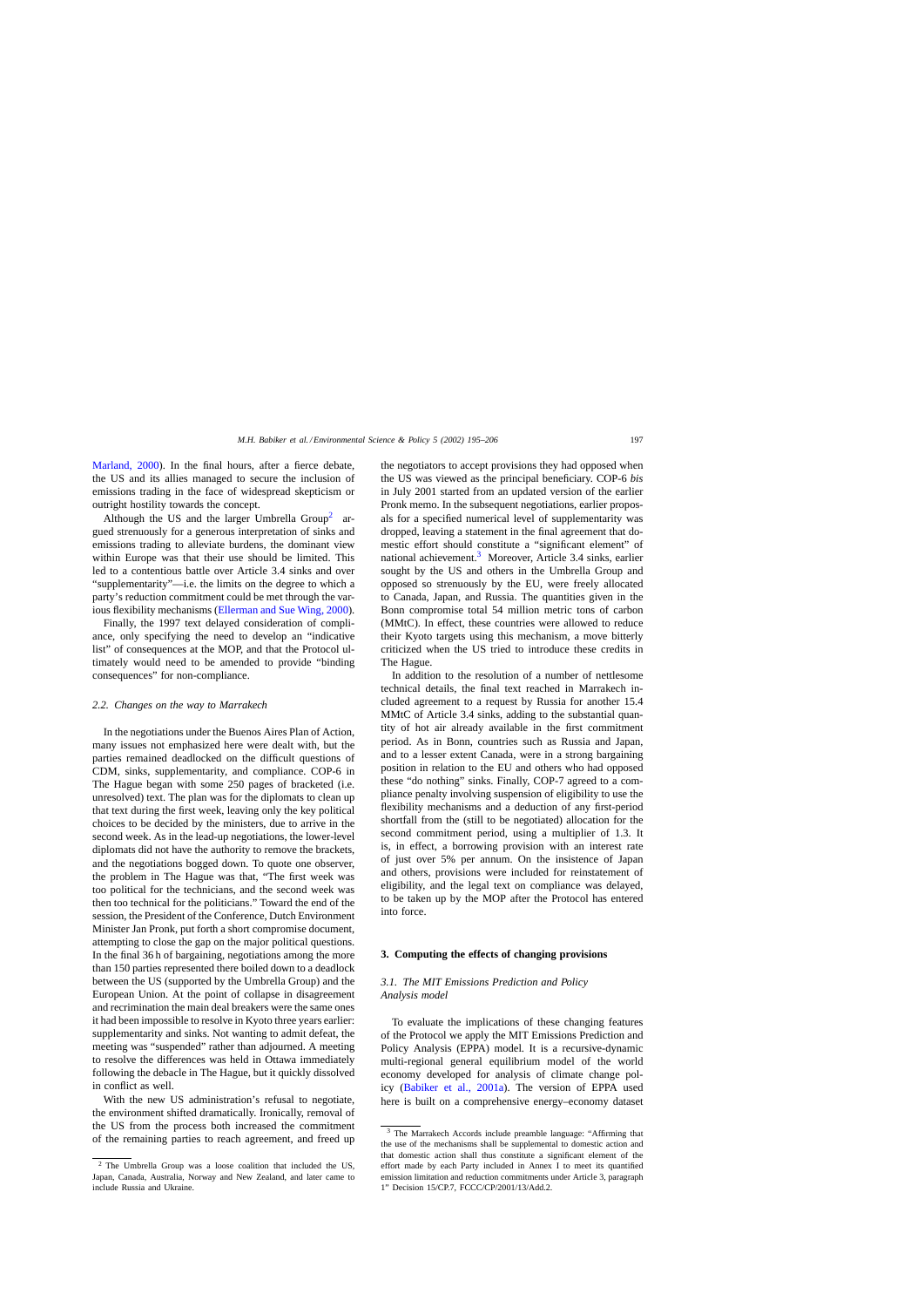(GTAP4-E) that accommodates a consistent representation of energy markets in physical units as well as detailed accounts of regional production and bilateral trade flows (Hertel,  $1997$ ).<sup>4</sup> The base year for the model is 1995 and it is solved recursively at 5-year intervals. In the reporting of results below, the year 2010 is used to represent the 2008–2012 commitment period.

For purposes of this assessment, a significant feature of the model is the inclusion of the cost of abatement of non-CO<sub>2</sub> GHG emissions (CH<sub>4</sub>, N<sub>2</sub>O, HFCs, PFCs and  $SF<sub>6</sub>$ ) as described by [Hyman \(2001\).](#page-11-0) Calculations shown below take account of these gases, using the 100-year IPCC GWPs as relative weights. The cost calculations consider both the emissions mitigation that occurs as a by-product of actions directed at  $CO<sub>2</sub>$ , and reductions resulting from gas-specific control measures. Targeted control measures include reductions in the emissions of:  $CO<sub>2</sub>$  from the combustion of fossil fuels; the industrial gases that replace CFCs controlled by the Montreal Protocol and produced at aluminum smelters;  $CH<sub>4</sub>$  from energy supply and use, large landfills, and sewage; and  $N_2O$  from chemical production. Limited reduction possibilities from agriculture also are included for control of CH4 from manure management in large concentrated livestock operations, and  $N_2O$  reductions from the improved management of inorganic fertilizer applications. Because of a lack of proven technologies and/or the difficulty of measurement and monitoring we do not consider reductions in process  $CO<sub>2</sub>$  from cement production,  $N<sub>2</sub>O$  from organic nitrogen application and fossil fuel combustion, or  $CH_4$  from small landfills, ruminant digestion, and manure management on small farms. The effects of human emissions on tropospheric ozone, and the influence of aerosols, also are not considered in the analysis, as these substances are not included in the Kyoto framework.

Non-energy activities are aggregated to three sectors, as shown in Table 1. The energy sector, which contributes to emissions of several of the non- $CO<sub>2</sub>$  gases as well as to  $CO<sub>2</sub>$ itself, is modeled in more detail. The synthetic coal gas industry produces a perfect substitute for natural gas. The oil shale industry produces a perfect substitute for refined oil. These "backstop" technologies do not enter in the 2010 time period analyzed here. All electricity generation technologies produce perfectly substitutable electricity except for the "solar and wind" technology, which is modeled as producing an imperfect substitute, reflecting its intermittent output. Biomass use is included explicitly in electric generation and is implicit in the fuel demand structure of the model. Among

| i<br>× |  |
|--------|--|
|--------|--|

|  |  |  |  |  |  |  | Countries, regions, and sectors in the general equilibrium model |  |
|--|--|--|--|--|--|--|------------------------------------------------------------------|--|
|--|--|--|--|--|--|--|------------------------------------------------------------------|--|

| Country or region                                      |  |
|--------------------------------------------------------|--|
| Annex B                                                |  |
| United States (USA)                                    |  |
| Japan (JPN)                                            |  |
| European Union (EU)                                    |  |
| Other OECD (OOE)                                       |  |
| Former Soviet Union (FSU)                              |  |
| Eastern Europe (EET)                                   |  |
| Non-Annex B                                            |  |
| India                                                  |  |
| <b>Brazil</b>                                          |  |
| Energy exporting economies                             |  |
| Dynamic Asian economies                                |  |
| Rest of world                                          |  |
| China                                                  |  |
| Sectors                                                |  |
| Non-energy                                             |  |
| Agriculture                                            |  |
| Energy intensive products                              |  |
| Other industries products                              |  |
| Energy                                                 |  |
| Coal                                                   |  |
| Crude oil                                              |  |
| Natural gas                                            |  |
| Electric: fossil, nuclear, hydro, solar, wind, biomass |  |
| Refined oil                                            |  |
| Synthetic gas from coal                                |  |
| Oil from shale                                         |  |

the Annex B countries, the energy efficiency of the electric sector is modeled as improving at a rate of 0.40–0.45% per year while non-electric sectors increase in energy efficiency by 1.2–1.3% per year.

The regional and sectoral disaggregation also is shown in Table 1. The disaggregation of Annex B into six nations or multi-nation groups is seen in the analysis below. Under this EPPA aggregation the countries of the former Soviet Union (FSU) are taken to represent those economies that are in Annex B and thereby assuming a Kyoto commitment (principally Russia and Ukraine). This aggregation is not exact, but the difference does not have a significant effect on the results below, or the conclusions to be drawn from them.<sup>5</sup>

<sup>4</sup> Aside from the full inclusion of the non-CO2 gases (see later) changes from the version documented by [Babiker et al. \(2001a\)](#page-10-0) include: (1) updating of oil and gas resources to be consistent with a recent USGS re-evaluation ([USGS, 2000\);](#page-11-0) (2) revision of the electric sector, including separation of hydroelectricity from other conventional sources based on IEA data [\(IEA, 2001\),](#page-11-0) reformulation of the backstop renewable electric sector, and addition of a biomass electric generation technology; and (3) revision of China's energy and emissions outlook to be consistent with reports of recent trends.

<sup>5</sup> In the aggregation of the GTAP database used here, the FSU includes not only Russia and Ukraine, Latvia, Lithuania and Estonia (which are included in Annex B) but Azerbaijan, Armenia, Belarus, Georgia, Kyrgyzstan, Kazakhstan, Moldova, Tajikistan, Turkmenistan, and Uzbekistan which are not. The total carbon-equivalent emissions of these excluded regions are presently only a small portion of the FSU aggregate (their fossil carbon emissions are about 20% of those of the FSU in 1995). In addition, at COP-7 Kazakhstan, which makes up 5–10% of the FSU total joined Annex I and indicated its intention to assume an Annex B target. The EET (eastern Europe) also includes a number of former Yugoslav republics and Albania which are not included in Annex B, which contribute only a small percentage of overall EET emissions.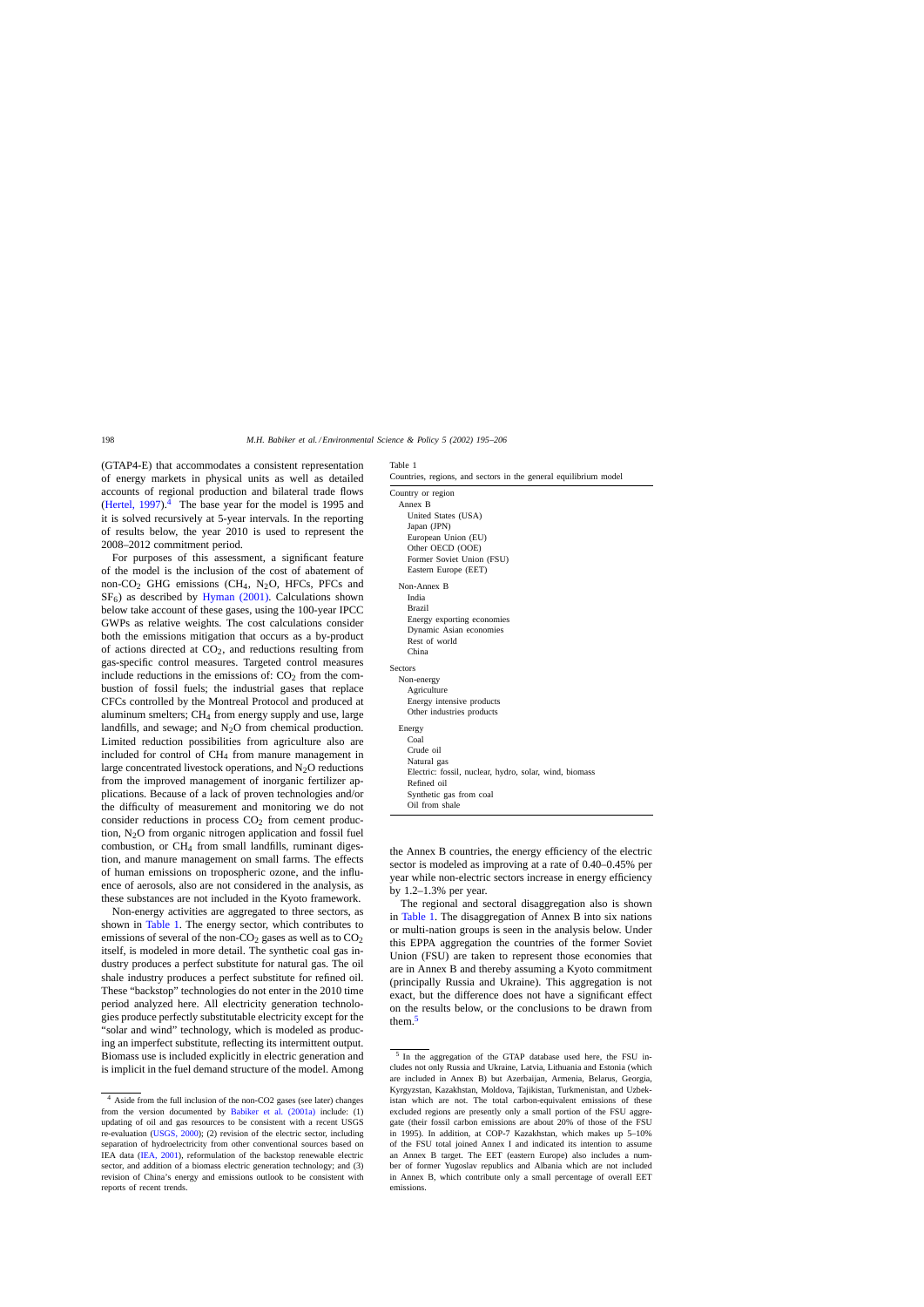<span id="page-4-0"></span>

Fig. 1. Carbon-equivalent price under the Kyoto Protocol, with the US participating.

## *3.2. The crucial role of the non-CO*<sup>2</sup> *gases and hot air*

Before proceeding to the details of post-Kyoto developments, it is useful to highlight the influence of two features of the agreement, multiple gases and hot air, in a simpler if hypothetical context where all Annex B parties participate and the reduction targets are as agreed in Kyoto but without carbon sinks or CDM credits. As demonstrated by [Reilly](#page-11-0) [et al. \(1999, 2001\), c](#page-11-0)onsideration of the non- $CO<sub>2</sub>$  gases has a substantial effect on environmental performance and control costs, as compared with model calculations limited to  $CO<sub>2</sub>$ only. In Fig. 1, we summarize both the effects of their inclusion and the combined effect of an all-gas policy with emissions trading that includes access to and use of all Russian and Ukrainian hot air during the commitment period. The figure shows the four Annex B regions that would be under restraint under the original Kyoto definitions (i.e. with the US participating).

Taking the US as an example, and assuming no emissions trading, the first bar in the figure shows that a  $CO<sub>2</sub>$  only implementation of the 7% US Kyoto reduction (i.e.  $CO<sub>2</sub>$ ) only in the base-year emissions and in the 2010 target quantity) requires an emissions price of over US\$ 350 per tonne of carbon-equivalent (tCe). Shifting to a cost-minimizing all-gas approach (i.e. including all gases in the base year and in the 2010 projection) lowers the required price substantially, to around US\$ 250 per tonne. Similar effects are shown for the other three regions. The lower price is attributable to the fact that some of the non- $CO<sub>2</sub>$  gases offer relatively cheap opportunities for abatement, particularly when considered in carbon-equivalent terms with GWPs ranging from 21 for CH<sub>4</sub> to 24,000 for  $SF_6$ .<sup>6</sup>

The figure also shows the effect of adding emissions trading, and the dramatic effect of the hot air available in Russia and Ukraine. Under the EPPA reference emissions projection used here, the excess of their allocation, over and above our reference projection of emissions in 2010, is 230  $MMtCe.<sup>7</sup>$  This is a large number in relation to the reductions required by the four regions shown, and the introduction of emissions trading and free sale of hot air drops the carbon price for the participating countries to around US\$ 150 per tonne, even in a calculation that does not consider the relatively cost-effective opportunities available among the non- $CO<sub>2</sub>$  gases. When the assumed policy includes not only the trading and hot air but the non- $CO<sub>2</sub>$  gases as well, the clearing price falls below US\$ 50 per tonne C. The effects of multiple gases and hot air play a large role in the change from these "early Kyoto" conditions to the conditions in place after Marrakech, presented below.

From this point on we will focus on our stylized Kyoto case, which includes all six gases. However, there are other potentially cost-reducing features of the Protocol that we do not consider. We do not include possible sinks credits under Article 3.3 that accounts for sinks generated by activities started after  $1990.<sup>8</sup>$  Also, we do not take account of possible credits gained through the CDM. The omission of these features contributes an upward bias to our estimates of the clearing price for carbon emissions.

On the other hand, there are features of the calculation that tend to yield an underestimate. First, it is far from clear that a full trading system can be put in place by 2010, so its advantages are likely overstated for the Kyoto first commitment period. Also, governments are not likely to implement policies that are as efficient as an EPPA-type model assumes. Of course, the effect of an "inefficient" policy depends on the circumstance. In some situations seemingly less-than-ideal policies may be almost as good or better in economic terms than a cap-and-trade policy or uniform carbon tax. Pre-existing imperfections or distortions that affect economic decision-making can interact with new policies introduced into the economy.<sup>9</sup>

On balance, however, possibilities of wasteful policies probably dominate, so that the results likely understate the

<sup>6</sup> The calculations shown here use the GWPs in the IPCC Second Assessment Report. They have been changed somewhat in the Third Assessment Report.

<sup>7</sup> All these estimates are uncertain, but the pace of Russian economic recovery and thus the level of hot air is particularly so. For example, our reference estimate is below that of the US Department of Energy's Energy Information Administration, which puts the level at 261 MMtCe in its reference case [\(EIA, 2000,](#page-11-0) Table 22).

<sup>8</sup> We also do not account for the effects of Article 3.7 of the Protocol, which establishes a separate accounting scheme for countries with net positive land-use emissions. Australia is the only Annex B country to qualify, and the provision is estimated to add 19% to that country's target [\(Hamilton and Vellen, 1999\).](#page-11-0)

For example, [Babiker et al. \(2001b\)](#page-10-0) show that exempting transportation fuels from a carbon tax, for at least some countries in Europe where gasoline taxes are already high, can improve welfare compared with the case where they are not exempted. In another example, [Babiker et al.](#page-10-0) [\(2000\)](#page-10-0) demonstrate that a nuclear subsidy in Japan is not nearly as distortionary as might be expected, because existing electricity prices are higher than is economically efficient. A nuclear subsidy, by partly offsetting the high electricity prices, is almost as efficient as a comparable carbon cap-and-trade system introduced on top of the existing energy price structure.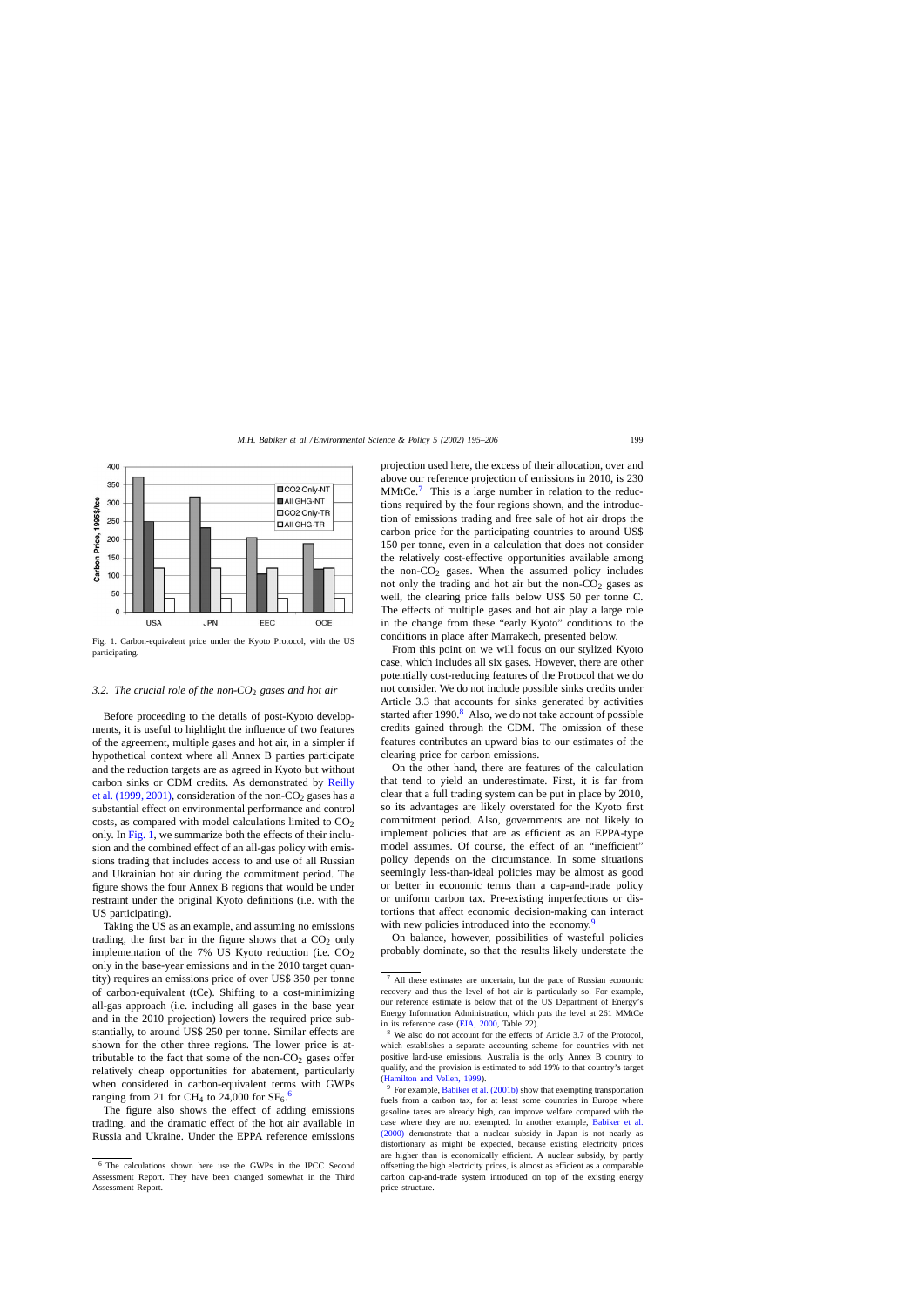<span id="page-5-0"></span>

Fig. 2. Required emissions change in relation to 2000 and carbon-equivalent prices for EU, Japan (JPN) and other OECD (OOE) under the Kyoto Protocol (percentage of reduction from  $CO<sub>2</sub>$  in parentheses).

carbon-equivalent prices that would actually be required to meet the targets.

#### **4. The changing character of the Protocol**

## *4.1. Targets, performance, and costs*

The years of negotiation since COP-3 in Kyoto have brought both clarification of the Protocol language, and what some would view as changes in its original intent. This evolution affects both the environmental performance of the agreement and the likely costs of implementation. As a measure of performance, we use the reduction in carbon-weighted greenhouse emissions from their levels in 2000. Much of the discussion of expected achievements under the Protocol uses 1990 as a base, but the final decisions on provisions, and the initiation of programs to achieve the agreed reductions, all take place around the year 2000 and after. It is the achievement from today that is at issue, and changes brought about primarily by political events and differential growth rates over the previous decade only serve to obscure what is at issue. For an indicator of the cost, we use the carbon-equivalent price of emissions that is implicit in the imposed emissions restriction.

The performance and cost of the various versions of the agreement are presented in Fig. 2. The horizontal axis shows the reductions below 2000 levels for the aggregate of the European Union (EU), Japan (JPN) and the other OECD countries (OOE), under various assumptions about the agreement and country behavior. The vertical axis is the carbon price in US\$ 1995 tCe−1. Carbon prices are plotted for the three EPPA regions that remain under some restraint after the US has dropped out. When a trading regime is in place, the price is the same for all, a group denoted "Kyoto 3".

If the original Kyoto targets were imposed under the definitions as they stood before COP-6, and if (other than the EU bubble) no international exchange of emissions trading were allowed, then the three regions in Fig. 2 would be required to achieve a reduction of emissions below the 2000 level, by the 2008–2012 commitment period, of about 14%. Prices would differ among regions because of their differential growth rates, different mixes of gases within their total emissions, and varying opportunities for mitigation. The carbon-equivalent price in the European Union and the other OECD countries would be somewhat over US\$ 100 per tonne C, whereas the price in Japan would be approximately twice that amount. The US, not shown here, would experience a price similar to that in Japan were it to adopt its Kyoto target under these assumptions. The domestic approach offered by the Bush Administration is discussed in [Section 5.1.](#page-8-0) The addition of permit trading, in an imagined pre-COP-6 world in which the US was meeting its target and Russian and Ukrainian hot air was offered on the market and used to minimize costs, would yield a reduction below 2000 levels by the non-US group by slightly over 2%.<sup>10</sup> Also, duplicating the results for this case shown in [Fig. 1,](#page-4-0) the equilibrium price in carbon-equivalent terms would fall to below US\$ 50, even with the US participating.

The events between The Hague and Marrakech combine to change these results dramatically. Not only is there abandonment by the US but also the granting of the Article 3.4 sinks, shown in [Table 2, r](#page-6-0)elaxes the targets substantially. As previously discussed, specific supplementarity restraints on trading were not part of the final agreement. The Marrakech text includes language regarding a commitment period reserve, whereby countries must demonstrate via a recent inventory

<sup>10</sup> For the reader accustomed to seeing Kyoto targets in relation to a 1990 base year, this case, which includes the influence of the hot air, yields the familiar 5% reduction.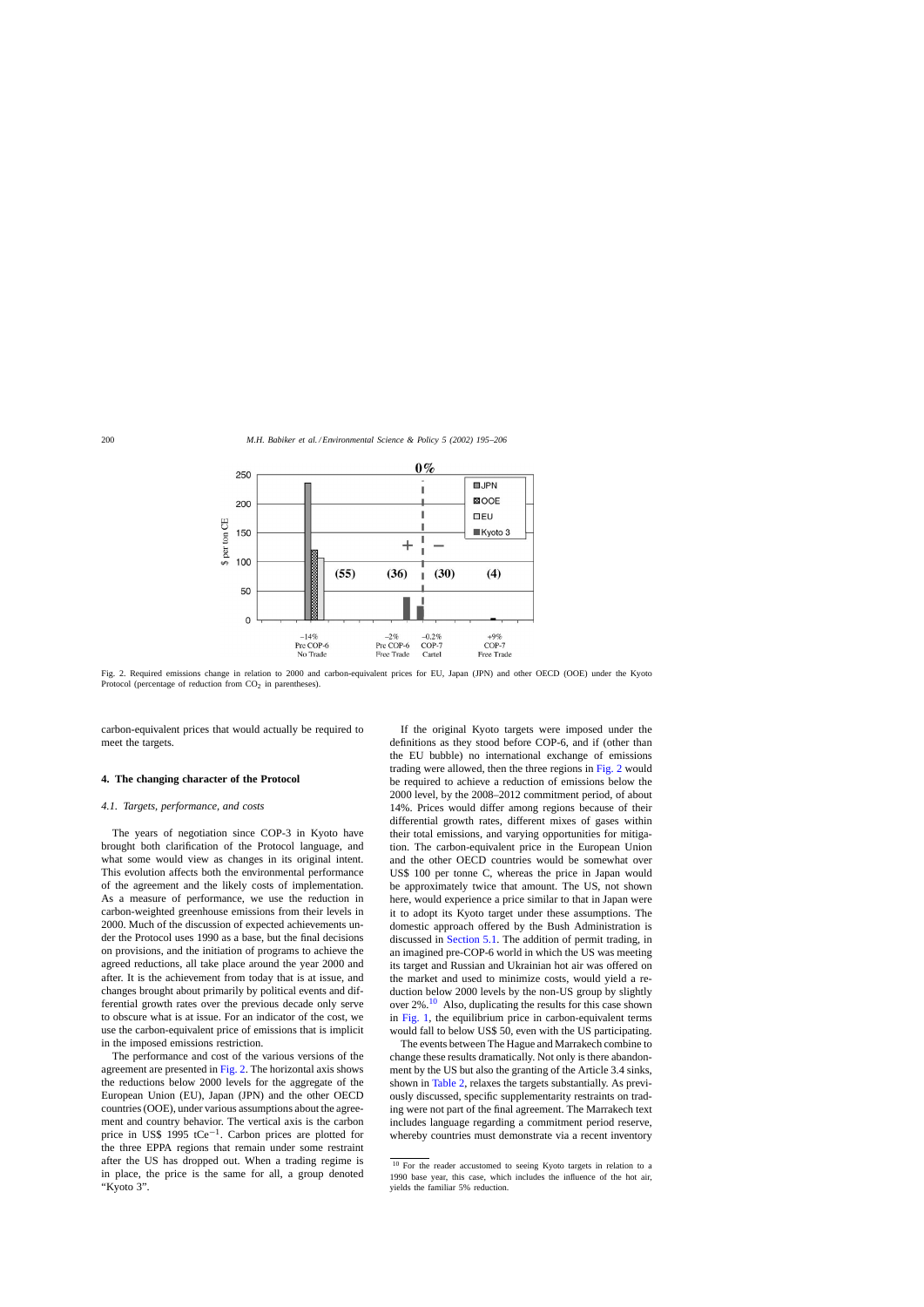<span id="page-6-0"></span>Table 2 Sinks allowed in the Bonn and Marrakech agreements

| Region     | <b>COP</b> | Amount (MMtC) |
|------------|------------|---------------|
| <b>EEC</b> | 6 bis      | 5.2           |
| OOE        | 6 bis      | 13.1          |
| <b>EET</b> | 6 bis      | 3.8           |
| Japan      | 6 bis      | 13.0          |
| <b>FSU</b> | 6 bis      | 19.5          |
| <b>FSU</b> | 7          | 15.4          |
| Total      | 7          | 69.9          |

that they indeed have made reductions, and are not selling credits they are not likely to have when the end-of-period accounting is done. We assume that this mechanism works so that targets are met, but that it does not substantially limit the amount of credits that can be sold. It might occur that steep emissions reductions in the last year or two of the commitment period might not be verifiable in time to sell these credits. However, there is a 3-month true-up period after the end of the commitment period. Thus while this feature of the agreement may place some limits on trading, we believe its effect would be minor and we ignore it in the analysis.

Here we show two different outcomes of the Marrakech agreement, differing according to the behavior of Russia and Ukraine. First, if all the Russian and Ukrainian hot air were made available on a "free trade" basis, and if the countries of Annex B made full use of the additional Article 3.4 sinks granted in Bonn and Marrakech, then emissions in 2010 would not be required to be below the 2000 level, but would only be limited to be no more than around 9% growth. The calculated carbon-equivalent price falls to below US\$ 5 tCe−1. The agreement is still binding under this forecast, but only barely. The result is broadly consistent with other studies of the agreement by [Manne and Richels](#page-11-0) [\(2001\),](#page-11-0) [Nordhaus \(2001\),](#page-11-0) [Den Elzen and de Moor \(2001\),](#page-11-0) and [Bohringer \(2001\). N](#page-11-0)ote this is all the agreement *requires* these countries to do. It does not prevent them from doing more, which some have indicated a willingness to do, as we discuss later.

Of course, the credibility of a permit trading schemes depends on the magnitude of the implied financial transfers, a point to which we will return below. As a basis for judgment about these matters, Table 3 presents the value of permit purchases and sales in the year 2010, stated in billions of 1995 US dollars. In the pre-COP-6 case with trading the flows are

Table 3 Annual value of permit purchases and sales (−), US\$ 1995 billions

| Region     | Pre COP-6 trade | COP-7 free trade | COP-7 Cartel |
|------------|-----------------|------------------|--------------|
| US         | 16.2            |                  |              |
| Japan      | 2.3             | 0.11             | 1.2          |
| <b>EEC</b> | 4.1             | 0.35             | 3.1          |
| <b>OOE</b> | 2.5             | 0.19             | 1.6          |
| <b>FSU</b> | $-19.9$         | $-0.50$          | $-3.0$       |
| <b>EET</b> | $-5.2$          | $-0.13$          | $-2.9$       |

very large, with an annual transfer to Russia and Ukraine of near US\$ 20 billion dollars. The fact that total US overseas development assistance to all countries in 1999 was only US\$ 9 billion, and had declined at a rate of some 4% per year through the 1990s ([OECD, 2001\),](#page-11-0) raises serious questions about the realism of the Kyoto Protocol, even if the US would have been willing to go along on other grounds. On the other hand, under the Marrakech terms with free trade and without US participation, Russian and Ukrainian net revenue drops to around US\$ 500 million, with smaller flows to the eastern European states (EET).

The observation that Russia and Ukraine would be, by far, the largest sellers of permits leads to the second case. It is reasonable to expect that Russia and Ukraine would not put all their available permits on the market, but would try to maximize revenue by forming a cartel—a sort of climate cartel to keep GHG prices up, as OPEC operates to hold up oil prices. Assuming they could operate effectively to maximize revenues (or national welfare, which leads to roughly the same level of permit sales), the increase in Annex B emissions between 2000 and 2010 would be held to approximately the year-2000 level, with a carbon-equivalent price of around US\$ 25 per tonne C. Their permit revenues would increase by a factor of 6, to around US\$ 3 billion per year. Of course their degree of market power would depend on the behavior of the eastern European countries (EET in the EPPA aggregation). We believe that, because of their desire for integration into the EU, it is unlikely that these countries would actively participate in any such cartel arrangement. In fact, EU enlargement will bring several of these countries within the EU bubble. If that assumption is correct, then (like the oil cartel) Russia and Ukraine would face a problem of free-riding. As shown in Table 3, the EET region would benefit almost as much as Russia and Ukraine, increasing their revenues to near US\$ 3 billion per year as well. Of course, entry into the EU for some of these countries may involve a revision of the EU burden-sharing agreement—in principal the EU could reallocate hot air of countries that enter as part of EU enlargement to other EU members. The current burden-sharing arrangement appears likely to result in greater difficulties for some current EU countries than others in meeting their targets [\(Viguier et al., 2001\).](#page-11-0)

The Protocol provision that allows banking of permits for subsequent commitment periods might exert an additional restraint on permit sales by Russia and Ukraine ([Manne and](#page-11-0) [Richels, 2001\),](#page-11-0) but we do not consider it in the calculations shown here. Studies of this prospect require assumptions about (1) whether there will be a second commitment period under current rules, (2) if so, how stringent the targets will be, and (3) whether the US and other Umbrella Group countries will participate and the stringency of their targets. These matters may be largely resolved before decisions must be made about ultimate permit transfers in the first commitment period, but many intermediate decisions about transfers would need to be made before then. Also, a Russian–Ukrainian oligopoly would already have a large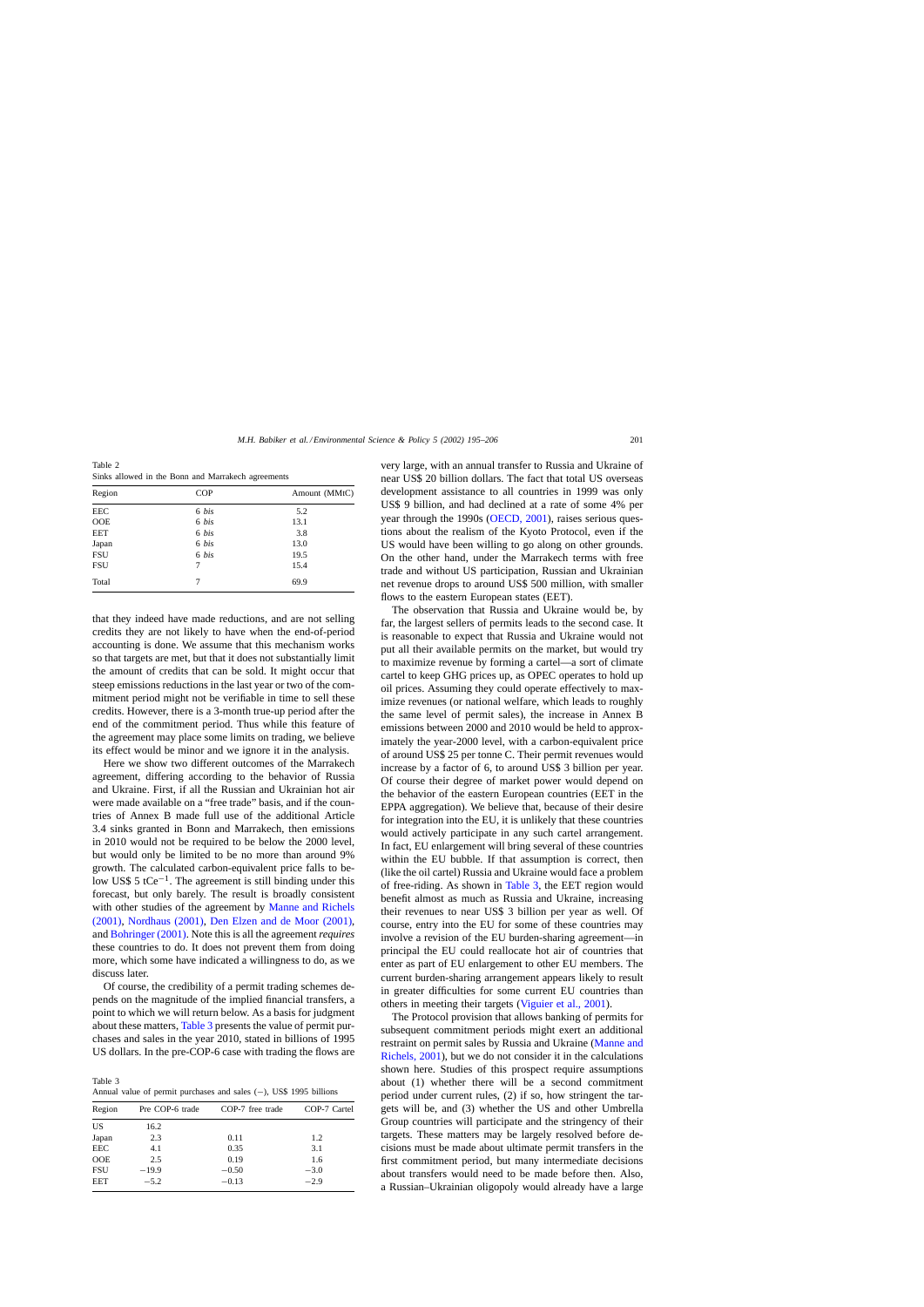carryover of permits (about 50% of their first-period hot air or 115 MMtCe under our reference case) and the risk discount would likely be high. The joint effect of cartel action and banking is a fruitful topic for further analysis, but we would not expect a substantial effect on the character of the results presented.

## *4.2. The changing role of non-CO*<sup>2</sup> *gases*

A final aspect to note about the evolution from Kyoto to Marrakech is the change in the focus of mitigation activity. By our analysis, a cost-effective response to the Bonn–Marrakech agreement is achieved almost exclusively through the reduction of non- $CO<sub>2</sub>$  greenhouse gases. The numbers in parentheses in [Fig. 2](#page-5-0) indicate the percentage of the domestic reductions derived from fossil carbon. Under the pre-COP-6 conditions with no permit trade, 55% of the domestic reductions (measured from the EPPA projection of 2010 emissions) would come from cuts in  $CO<sub>2</sub>$ . The addition of permit trade lowers the  $CO<sub>2</sub>$  role to 36%. Under COP-7 conditions and unrestricted trade, the contribution of  $CO<sub>2</sub>$  to the cost-minimizing domestic reduction strategy would be a mere 4%! If, however, Russia and Ukraine were able to form an effective cartel in emissions permits, this would raise the  $CO<sub>2</sub>$  fraction to around 30%. This result is consistent with early experience in the German emissions control program. A recent study of emissions since 1990 found that reductions came mainly from  $CO<sub>2</sub>$ , but that the majority of the  $CO<sub>2</sub>$  cuts came about as a result of reunification (so-called wall-fall profits), whereas reductions in non- $CO<sub>2</sub>$  greenhouse gases arose primarily from actual policy measures ([Schleich et al., 2001\).](#page-11-0)

## *4.3. Conclusions about the current state of the Protocol*

The final Bonn–Marrakech agreement, while superficially similar to the original Kyoto text, is substantially different in what it actually requires of the Parties. Absent the US, the Bonn–Marrakech agreement is hardly a constraint on emissions if all of the flexibility mechanisms are used. In this regard, it is worth noting that EPPA reference projections assume robust GDP and energy growth. If the current slow economic growth in Europe and Japan persists for a few more years then the reference projections of emissions used here would be too high, because only slightly slower growth in emissions would yield do-nothing emissions lower than the cap. If more substantial reductions are to be achieved, it depends on countries going beyond the Protocol's requirements, or Russia and Ukraine restraining sales of hot air either because of cartel behavior or to bank credits in the expectation of higher prices in future periods.

A remaining issue is whether a trading system will be designed in the EU, Russia, Ukraine and elsewhere that will allow market access to the hot air across multiple sectors and nations. More likely than a private trading system may be quota trading among countries, and these quota trades may not involve cash transfers but political considerations such as support for IMF loans, entry into NATO or the EU, or strategic energy agreements. Moreover, as already noted some of the eastern European nations may have entered the EU by the end of the first commitment period, and thus any hot air in these countries could automatically count toward an expanded EU bubble target.

In many respects, then, the Protocol appears to have evolved back to the looser commitment of Article 4.2(b) of the Framework Convention, only with less ambitious reduction goals. The FCCC had the "aim" of returning within ten years to 1990 emissions levels. (Even then most nations failed to meet their targets, the most notable exceptions being Germany by dint of unification and Britain as a result of the "dash to gas".) For those parties shown in [Fig. 2,](#page-5-0) the Bonn–Marrakech agreement would, by our reference forecast, allow a 9% emissions growth from 2000 to 2010. Thus, these countries can pursue independent policies and measures, including a large dependence on voluntary schemes, achieve some modest reductions, and remain relatively assured that there will be enough hot air available so that any shortfall can be covered by a political agreement during the true-up period. The chance of facing the embarrassment of non-compliance is small.

If the chance of substantial costs and non-compliance has been alleviated, so too has the possibility that the Protocol will actually require any substantive reductions in emissions. It is clear that the reductions do not constitute a significant step in accomplishing the objective of the Framework Convention offered in Article 2 of stabilizing atmospheric concentrations at "a level that would prevent dangerous anthropogenic interference with the climate system." Shortly after the Kyoto Protocol was negotiated it was recognized that the impact of the Protocol on the climate system would be relatively minor ([Bolin, 1998\).](#page-11-0) Maintaining the Kyoto Protocol level of emissions control, even with the participation of the US, would only have reduced temperatures some  $0.5\,^{\circ}\mathrm{C}$  by 2100 and both global emissions and atmospheric concentrations would have continued to rise ([Reilly et al.,](#page-11-0) [1999\).](#page-11-0) Without the US taking significant action, even these relatively minor benefits will be reduced substantially.

Of course, there are reasons why nations may take steps that exceed their actual commitments, including aversion to the risk of depending on the flexibility mechanisms and depth of concern about the climate problem. Nations such as Norway, Sweden, The Netherlands, and Germany have all committed to a variety of measures such as subsidies of renewable energy sources (e.g. wind energy in Germany and Denmark), setting limits on the use of international trading (e.g. The Netherlands), assuming a tougher domestic target than agreed internationally (e.g. Sweden and the UK), placing additional restrictions on the types of credits from flexibility mechanisms eligible for use in emissions trading (e.g. European Commission's proposed trading system) or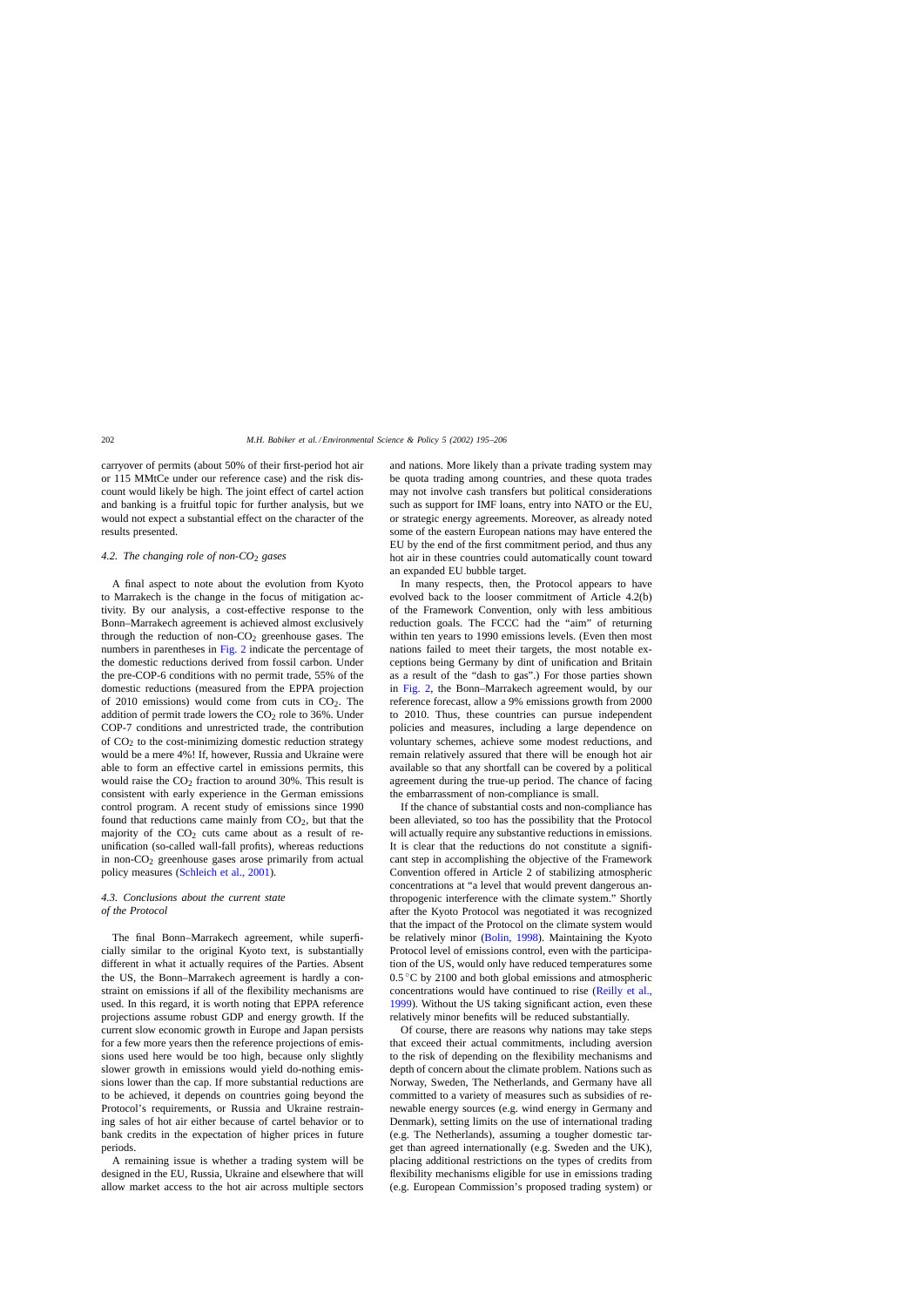<span id="page-8-0"></span>forswearing electric power from fossil fuels without carbon capture (e.g. Norway).

Naturally, such measures will only lead to greater reductions by the Kyoto parties in toto to the extent that most of the parties adopt stricter targets. If only a few do so, then their aggressive reductions will simply make more of the hot air available for the less virtuous parties. Without similar efforts in many countries, costs will simply be higher for countries that assume tougher measures and lower for others that that take advantage of the letter of the agreement.

# **5. What next in the evolution?**

### *5.1. The Bush Plan*

On 14 February 2002, President Bush presented a plan to address climate change in response to pressure from both domestic constituencies and other world leaders unhappy at the Administration's rejection of the Kyoto process. The Administration adopted a voluntary target of reducing the greenhouse gas emissions intensity of GDP by 18% below 2002 levels by 2012 (compared with a projected reduction in intensity of 14% with no new effort). Other provisions included improving the registry of emissions reductions and increased funding for renewable energy, clean coal technology, conservation, and scientific assessment ([White House,](#page-11-0) [2002\).](#page-11-0) While the target for the first decade is both voluntary and hardly a challenge, the Administration at least takes an important step in recognizing the importance of the problem and anticipating that further action will be warranted.

The burdens assumed by the US under the Bush Plan can be judged against the reductions required by those industrialized nations expected to adhere to the Kyoto Protocol under the terms agreed to at COP-7 by comparing [Figs. 2](#page-5-0) [and 3.](#page-5-0) While the pre-COP-6 Kyoto Protocol would have required a larger percentage reduction by the US than by any other OECD region, the Bush Plan allows for emissions growth that exceeds even that found under the post-COP-7 Kyoto Protocol with full access to all Russian hot air and Article 3.4 sinks ("COP-7 free trade" in [Fig. 2\).](#page-5-0) As noted, however, the US\$ 3 per tonne "free trade" case shown in [Fig. 2](#page-5-0) is likely to stand as a lower bound because of the need to ensure Russian ratification and/or the potential for Russia and Ukraine to exert market power over any permit sales. By contrast, the US target is voluntary.

Where the Bush Plan may prove more significant is in the change in the metric for describing an emissions target. A GHG intensity approach may prove more attractive than Kyoto-type targets to developing nations who are understandably suspicious of any commitment linked to the past and would likely prefer some sort of growth-indexed target ([Frankel, 1999\).](#page-11-0) Indeed, when Argentina was arguing for extending Annex B to include certain developing nations, a target indexed to GDP was their preferred approach ([Argentine Republic, 1999\).](#page-10-0)

Finally, by choosing 2012 as the date for review of both the state of the science and the adequacy of US mitigation efforts, the Bush Plan leaves open the possibility of the US rejoining the UN process in time for the second commitment period. While such an event is not guaranteed, or necessarily even likely given the difficulties of Senate ratification of any treaty, pressure will be put on the developed countries remaining within the Kyoto process to look for ways of bringing in both the US and those developing countries that are vital to any effective long-run climate policy.

Much criticism of the Bush Plan has been leveled at the fact that, with the intensity target, emissions will continue to grow. It is useful to recognize that continued emissions growth is a feature of the particular intensity target chosen by the Bush Administration through 2012, and that the Bush policy for achieving that target involves largely a voluntary reductions program. More aggressive intensity targets serving as the basis for a mandatory cap and trade system can



Fig. 3. Required emissions change in relation to 2000 and carbon-equivalent prices for the US under the Kyoto Protocol and the Bush Plan.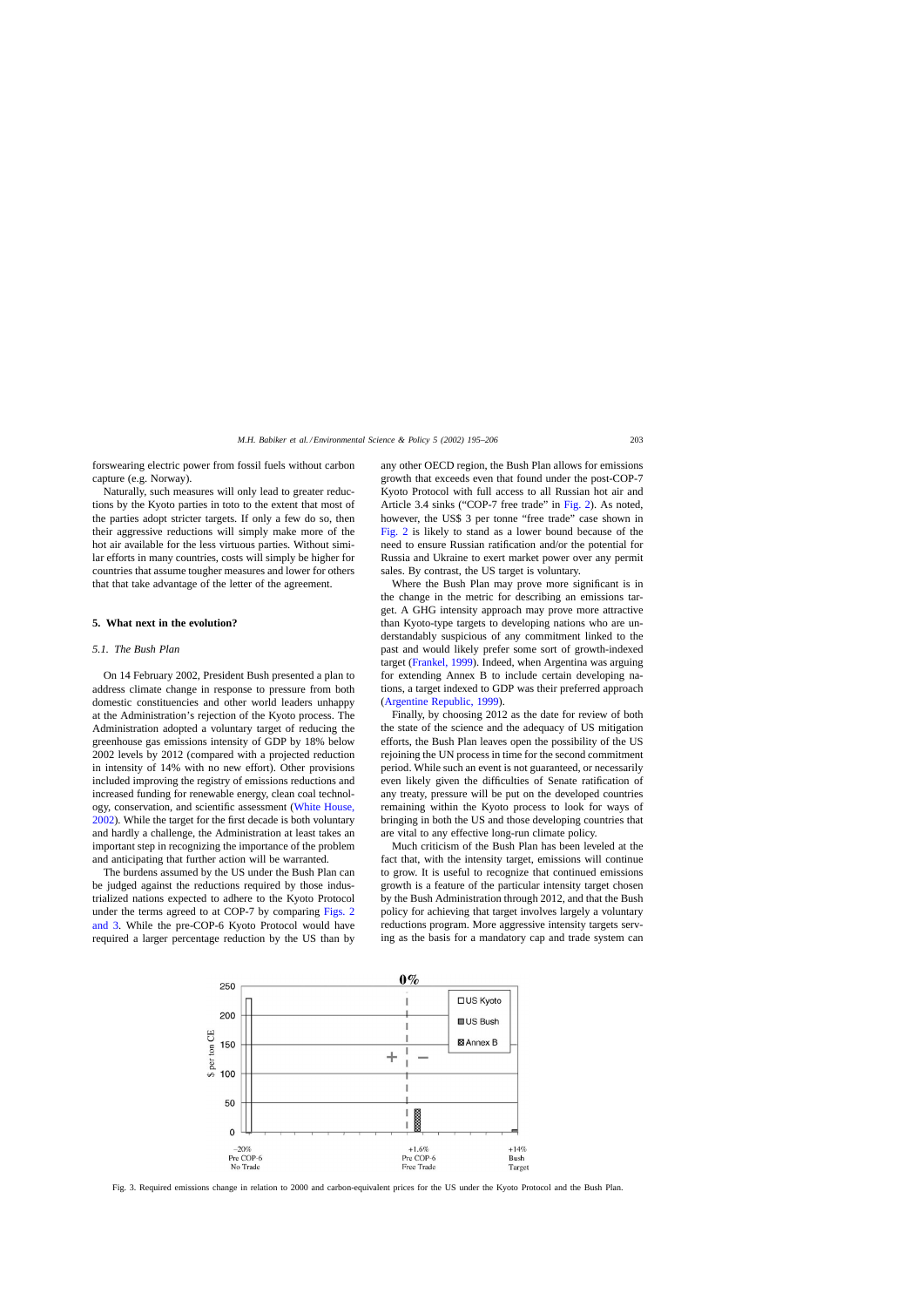achieve a path of reductions consistent with the long run goals of the Framework Convention. Thus, it would be an error to dismiss the emissions intensity concept on the basis that the Bush target is seen as inadequate. After the fact or in a projection, any absolute cap, even those in the Kyoto Protocol, can be evaluated with regard to its implication for emissions intensity. The difference is that one can not be sure ahead of time of meeting exactly an absolute cap if the target is converted to emission intensity because economic growth may turn out different than projected. The more substantive aspect of the intensity cap is that it adds an new element to the debate on differentiation of targets, because it can adjust dynamically to unforeseeable economic conditions.

#### *5.2. Future prospects for integration*

In the interregnum, while the US seeks to implement its own approach to the climate issue and other nations are considering ratification and developing domestic legislation to implement the Protocol, it is useful to think about what may come next in the evolution of the international regime. Whether the US approach can ultimately be reconciled with the Kyoto process will have international repercussions. But also it matters how the Kyoto–Marrakech result comes to be viewed; whether viewed as a success or a failure, the lessons drawn from the experience will serve as a guide to future development.

Given the huge international effort that has gone into the Kyoto negotiations, and the importance of the Protocol to the larger "project" of European unification, there will be many incentives for the nations that ratify the Protocol to claim success. Viewed in a generous light, the less-ambitious targets are perhaps more in line with what is appropriate in a first commitment period. Even with its likely modest environmental achievements and low cost, implementation of the Protocol in the first commitment period offers an opportunity to refine its various elements, so that the agreement and its subsidiary institutions might be more effective in future periods. With some measure of success in meeting emissions reduction targets, countries might be willing to negotiate tighter targets for succeeding commitment periods and/or tighten the definitions for the first period developed at Marrakech. Some countries clearly intend to do more than the minimum that would be required as the Protocol now stands, and some may even choose to meet the original first-period targets, eschewing the many degrees of flexibility afforded them. Others understandably prefer not to risk compliance penalties by agreeing to commitments they are not sure they can meet, but may still move aggressively because of domestic pressures for action. Thus the agreement may lead to real reductions beyond those described in our analysis. If the Protocol comes into force and is viewed in this positive light, it will be difficult to envisage substantial changes in the architecture when nations constrained under Kyoto seek to expand the agreement to the US and non-Annex B parties in future commitment periods.

Of course, to return the regime to the spirit rather than the letter of targets-and-timetables would require moving towards targets (or rules) with real bite. Even without renegotiating the Annex B targets, a strengthening would occur if the US were to enter the Protocol in the second commitment period. This turn-about seems unlikely even under the most favorable circumstances (which many believe would be a Democrat-controlled Congress and White House in 2004). Without the US, the EU and other parties are even less likely, on competitiveness concerns, to impose stringent economy-wide constraints.

On the other hand, therefore, Kyoto may ultimately be viewed as a failure, because the Protocol promises to achieve so little in the first commitment period in spite of government rhetoric that has led many in the public, the press, and the environmental movement to acclaim Kyoto, and even Bonn–Marrakech, as a major environmental achievement. It is useful to recall that, in the lead-up to the Kyoto agreement and subsequently, an expectation was created that anything short of an absolute decline in emissions from an historical base year would certainly be a failure. Those few countries, such as Australia, that negotiated a target greater than its 1990 emissions were widely seen among the environmental community of having agreed to less than nothing. It would seem to take a considerable reframing of the political discussion for either the environmental community or the developing countries to come to view increased emissions from current levels in most of the Annex I countries as the signal of success. Indeed, despite the Protocol language that supposes binding international targets, the post-Marrakech agreement retains very little that would constrain national emissions. The nations ratifying the Protocol have in fact moved into a largely domestically-determined world of "policies and measures", organized behind the façade of an international "targets and timetables" agreement.<sup>11</sup>

If emissions trajectories continue their upward trend even after the first commitment period, the question will be, what went wrong? An easy answer, of course, will be that the weak environmental result is the fault of the US. The main Kyoto arrangements, importantly including the provisions creating the Russian hot air, were predicated on an agreement with the US participating, and when the US withdrew after COP-6, the inertia of the negotiations and the new-found leverage of Japan and Russia meant that the non-US Umbrella Group were able to extract more than they had been asking for at COP-6, when the overall costs would have been much steeper.

It would be unfortunate, however, if US withdrawal clouded thinking about other lessons that could be learned. A more modest view, and one consistent with the history of international agreements, is that it is unlikely that countries will ever commit to an agreement where the costs are

<sup>&</sup>lt;sup>11</sup> It is a further irony that the US, having opposed policies and measures prior to Kyoto, now appears to be operating in this mode as well, albeit with technology development as its principal "measure" [\(Watson, 2001\).](#page-11-0)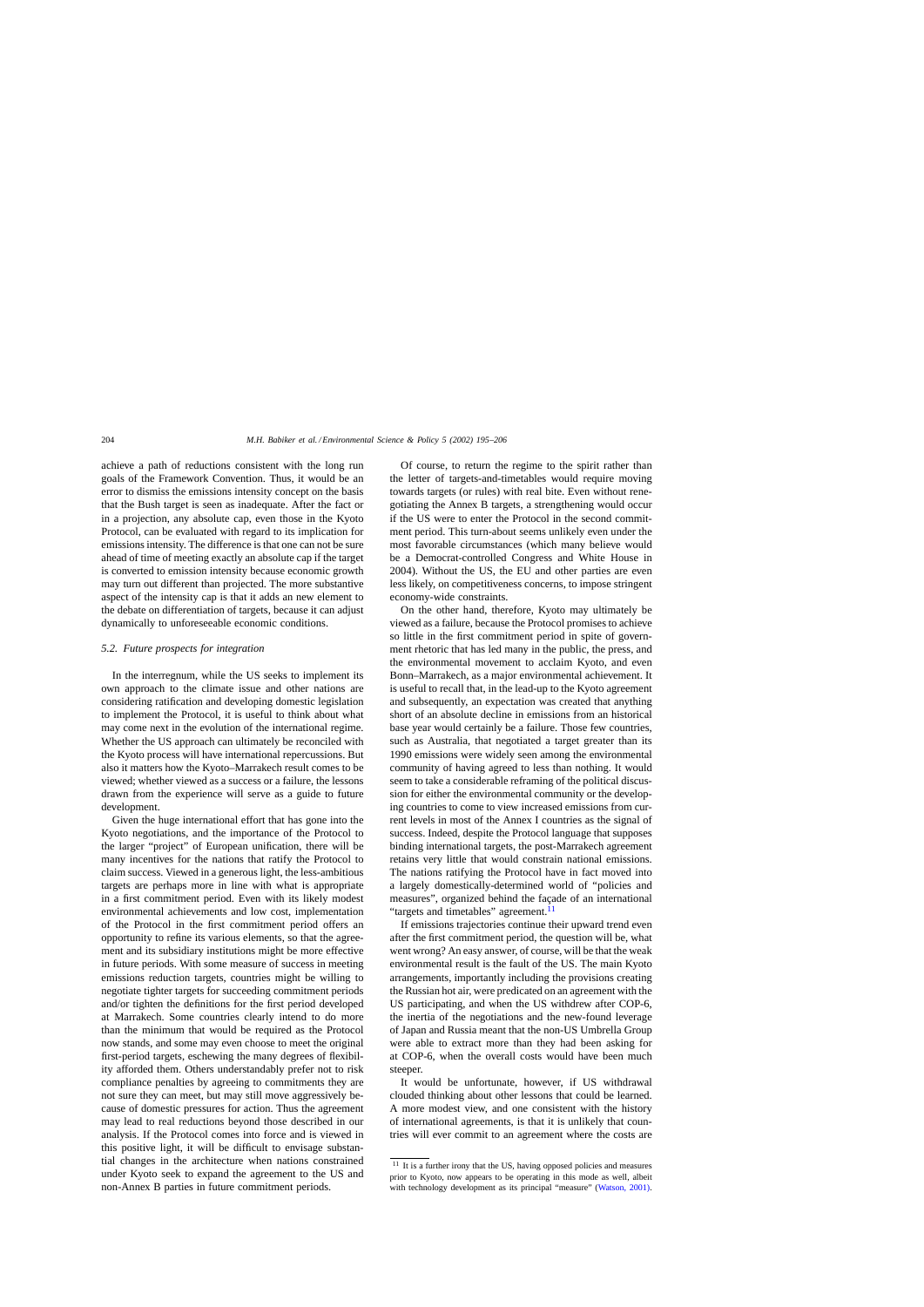<span id="page-10-0"></span>uncertain and possibly quite large. [\(Downs et al., 1996\)](#page-11-0) In this view, it is not surprising that, one way or another, the agreement ended up with targets unlikely to seriously constrain emissions. Were this to be the lesson drawn, future negotiations would seek to avoid arrangements that imposed restrictions that were unresponsive to differential rates of economic growth, or that contained features (like the hot air) that create big and hard-to-predict differences among adherents in the cost of compliance. These are features of any target set back in history. Thoughtful reflection on ways around this situation is essential because developing countries considering accession in later commitment periods will inevitably want to receive an allocation as generous as that received by Russia, Ukraine, and eastern Europe.

In the logic of Kyoto, the inequity of these differentials was to be moderated by free use of international permit trading, but the system seems unlikely to be credible. By creating very different 2010 emissions gaps to be closed, the Protocol would have implied large financial transfers, as shown in [Table 3.](#page-6-0) The available economic studies have not been particularly helpful in their representation of these trading options. Most analysis has focused on the efficiency of an international trading system given an allocation of permits. While the analysis might be technically correct, these flows were not likely to prove politically sustainable, particularly when a substantial portion of the funds would be paying for hot air. The idea that governments will allocate permits in such a way that their citizens must first send abroad large amounts of money to get them back is most generously viewed as unrealistic. With this errant focus, and the resulting bitter debate about supplementarity and sinks, other issues of real importance were given less attention. For example, what forms should assistance take to Russia, the economies in transition, and poor but industrializing countries such as China or India, to help them achieve meaningful reductions in emissions without distorting their economic development priorities? For many poor countries threatened by sea level rise or other adverse effects of climate change, the question is how best to help them adapt.

Were such questioning of the Kyoto structure to take hold, other paths might open up. Indeed, under the rubric of assessing the "adequacy of commitments" and the start of negotiation of a second commitment period, a constructive discussion of alternatives could even emerge within the framework of the Kyoto Protocol. There is much to recommend control regimes and associated agreements based on prices rather than quantities, and some useful experiments are under way on  $CO<sub>2</sub>$ , particularly in Europe. To date, however, we see no evidence of a taste for any serious, national effort, let alone international discussions, on this basis. The nascent cap-and-trade systems could grow, in an organic fashion, into a larger network over time. But that process would likely be slow, because the current efforts are so few and so limited. Most are defined downstream, for example, and (except within the EU bubble) purposefully limited to domestic sources. Bolder national experiments

may be tried under the existing Protocol, perhaps involving parties on the fringes of Annex B, such as Australia, Canada or Norway, but there are few such indications yet.

For the next few years, the focus of those parties supporting the Protocol will be on the agreement they have got: on the ratification process, the creation of the Protocol institutions, and the domestic policies needed even under the agreements now limited objectives. Reaching consensus on success or failure will take a while, and so discussion of modifications in the architecture will not get much attention. Having reached a delicate agreement it is hard to imagine any way in which basic provisions of the Protocol would be reopened for discussion among the existing Parties even if it many view it as an environmental failure. In this circumstance, and despite the dubious prospects for substantial reductions under current US policy, the absence of the US from the Protocol perhaps provides the only real possibility for some genuinely new and perhaps necessary changes to be brought to the bargaining table. Certainly, the parties that have agreed to the Protocol would not be expected to, nor should they, receive well an entirely new international architecture proposal from the US without some concrete US domestic actions commensurate with their own domestic policies. Only after the US has taken some domestic actions will progress come in knitting together a more universally suitable, and sustainable, approach to the issue. But should this happen, there may well be an opportunity to reconsider the international architecture of climate policy and revise those features of the Protocol that make it political unsustainable as originally conceived.

## **Acknowledgements**

The model underlying this analysis were supported by the US Department of Energy, Office of Biological and Environmental Research [BER] (DE-FG02-94ER61937) the US Environmental Protection Agency (X-827703-01-0), the Electric Power Research Institute, and by a consortium of industry and foundation sponsors.

#### **References**

- Argentine Republic, 1999. Revision of the First National Communication, Submission to the United Nations Framework Convention on Climate Change, Buenos Aires, October.
- Babiker, M.H., Reilly, J.M., Ellerman, A.D., 2000. Japan nuclear power and the Kyoto Agreement. J. Jpn. Int. Econ. 14, 169–188.
- Babiker, M.H., Reilly, J.M., Mayer, M., Eckaus, R., Sue Wing, I., Hyman, R., 2001a. The MIT Emissions Prediction and Policy Analysis (EPPA) Model: Revisions, Sensitivities, and Comparison of Results, report no. 71. MIT Joint Program on the Science and Policy of Global Change. Cambridge, MA, February.
- Babiker, M.H., Viguier, L., Reilly, J.M., Ellerman A.D., Criqui, P., 2001b. The Welfare Costs of Hybrid Carbon Policies in the European Union, report no. 74, MIT Joint Program on the Science and Policy of Global Change. Cambridge, MA, June.